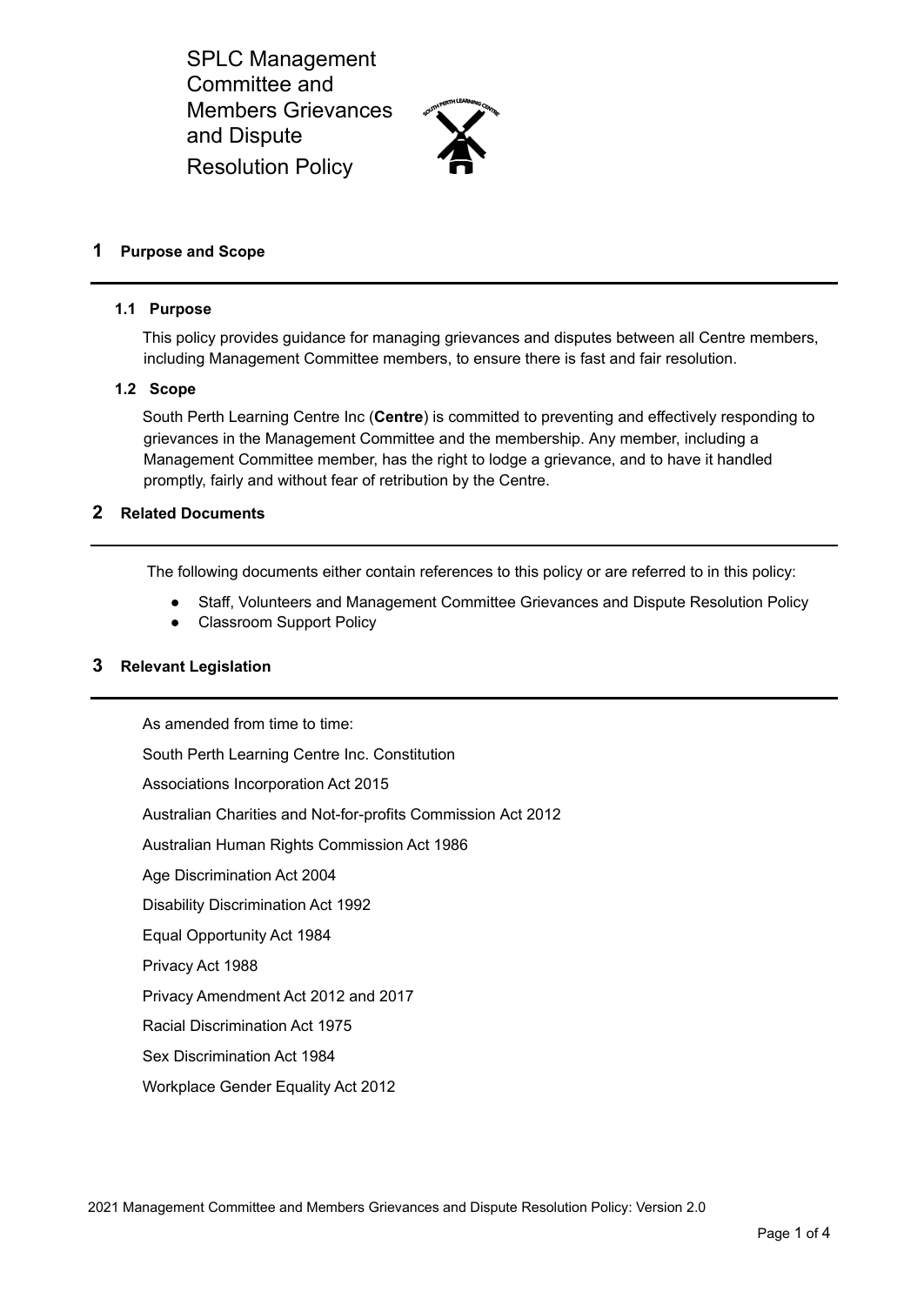

## **4 Definitions**

Defined terms are as per definitions in the Centre's Constitution.

#### **5 Policy**

#### **5.1 Raising a Grievance**

- The aggrieved member will in the first instance attempt to resolve the grievance informally where the problem has occurred.
- Should this be unsuccessful, either party can choose to initiate a formal process.
- The parties involved have the right to have a support person or representative of their choice during the process.
- All parties are to maintain complete confidentiality at all times.
- Where possible, normal Management Committee and membership activities will continue during the grievance process.

### **5.2 External Mediation**

- Where a resolution cannot be reached internally, the Centre may engage an external mediator to resolve the grievance.
- All parties involved will attempt to work cooperatively with the mediator to achieve a resolution as quickly as possible.
- If an external mediator is used the resolution will be final, and parties involved will have to respect the final decision.

## **6 Procedures**

The following procedures apply to a grievance that do not involve the Chair of the Management Committee.

### **6.1 Formal Grievance**

If an informal approach does not resolve the grievance, the aggrieved member may choose to follow a formal process.

- The aggrieved member will raise their grievance with the Chair in writing.
- The Chair will acknowledge receipt of the grievance within seven days and let the aggrieved member know a formal process will commence.
- The Chair will conduct a fair and transparent investigation by obtaining relevant information about the situation and the parties involved. As a guide, the Chair should use the following steps:
	- o Establish the role of each person involved in the grievance using any supporting materials available.
	- o Inform each person involved in the grievance of the investigation and outline the process that is to be followed.

2021 Management Committee and Members Grievances and Dispute Resolution Policy: Version 2.0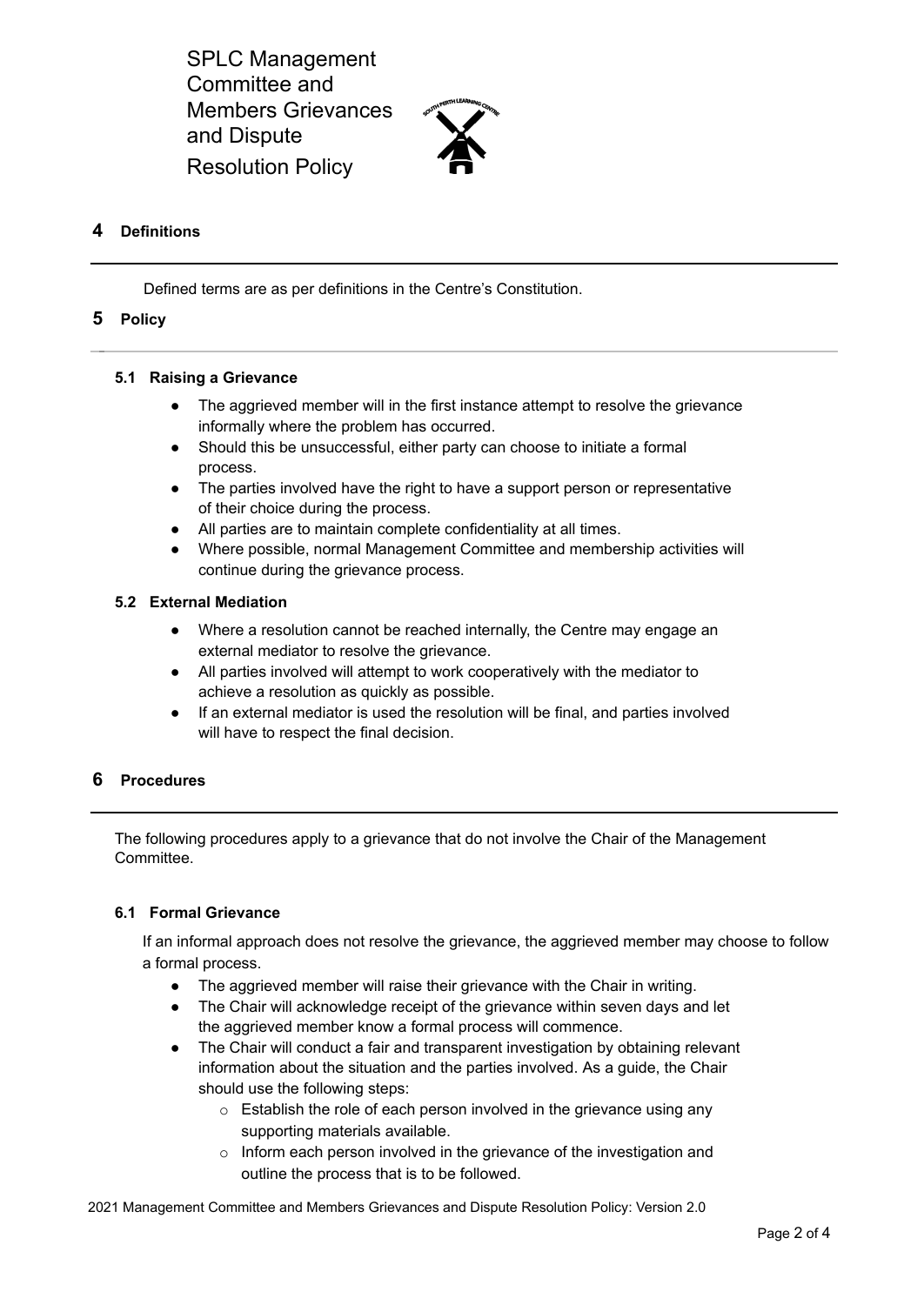

- o Listen to the aggrieved member and person/s involved to assess the situation.
- o Keep accurate records of the meeting/s and include any supporting documentation.
- o Clarify the next steps to be taken.
- The Chair will then meet with the parties involved and resolve the matter in an amicable manner.
- The Chair will keep a record of the meeting/s, including actions and timeframes, and distribute it to all relevant parties.
- The Chair may wish to have a follow-up meeting with the parties involved to review the progress of the resolution.
- All records of the grievance will be treated confidentiality at all times and stored in a private file at the Centre.
- If the matter is not resolved, the Chair will form a Grievance Committee to hear the grievance and the positions of the parties involved.
- The Grievance Committee will comprise the Chair, the Deputy Chair and one other Management Committee member.
- No members of the Grievance Committee will be directly involved in the grievance. If not, the Chair may call upon independent Centre members or external representative/s to sit on the Grievance Committee.
- The Grievance Committee will mediate a solution.
- If the mediation is unsuccessful, the Grievance Committee will make a final decision.
- If the aggrieved member does not view this as a fair resolution, he/she may request for external mediation.

If the grievance involves the Chair, the same procedures will apply with the exception that the Deputy Chair or Treasurer will take the role of the Chair.

## **6.2 External Mediation**

- The Centre will advise the aggrieved member of the external mediation available, depending on the nature of their grievance. The options may include:
	- o State Administrative Tribunal
	- o Courts
	- o Other government regulators
	- o Consumer Protection
	- o Professional dispute resolution service.
- The Management Committee will assess the nature of the grievance and whether it is feasible for the Centre to engage an external mediator.

## **6.3 Responsibilities**

The Centre Management Committee is responsible for endorsing and complying with this policy. Where required, the Management Committee acts as a facilitator to resolve grievances.